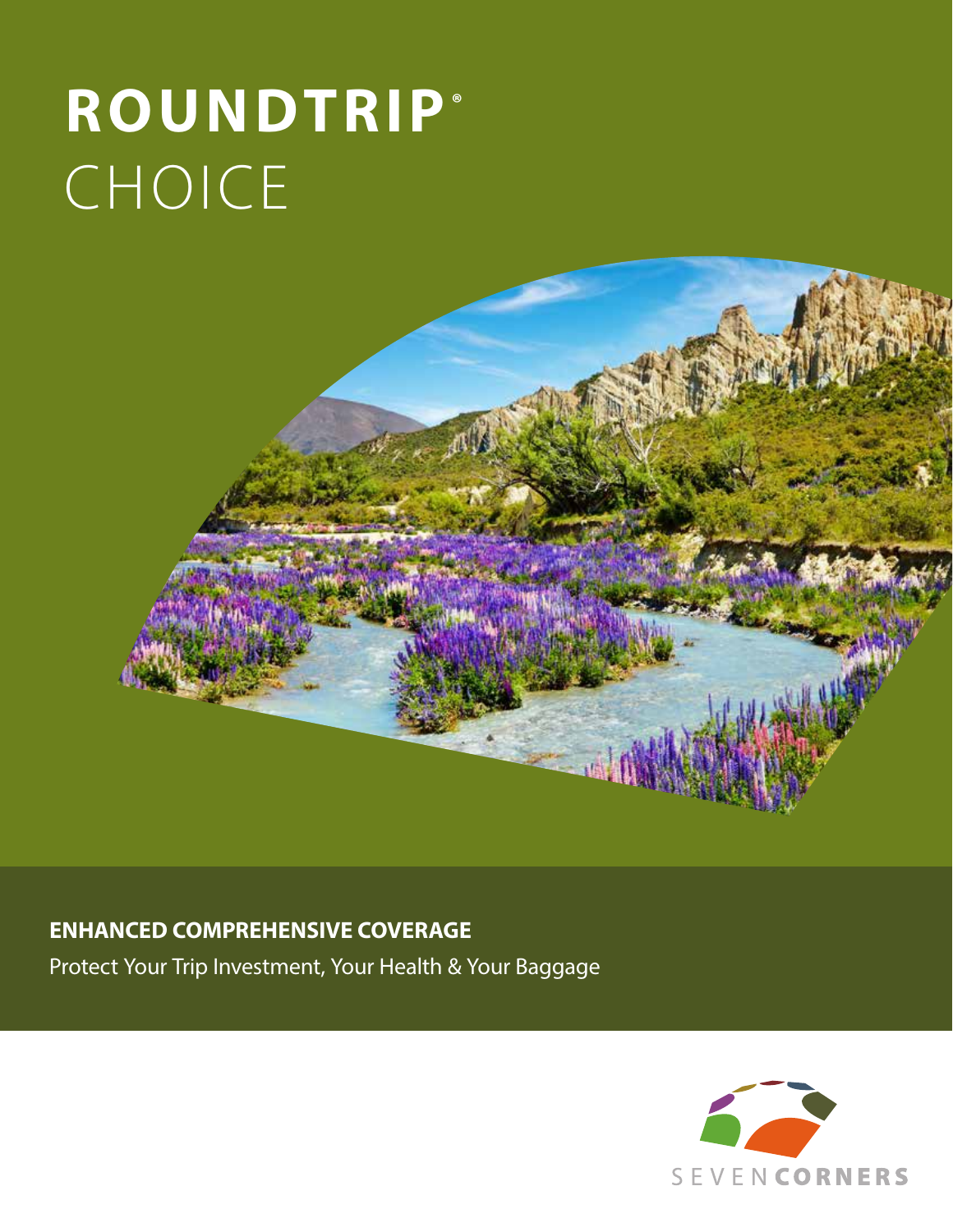## **CHOOSING ROUNDTRIP® CHOICE SCHEDULE OF BENEFITS**

## **WHY CHOOSE ROUNDTRIP CHOICE?**

With RoundTrip Choice, you receive enhanced trip cancellation benefits to protect your trip cost, your health, & your baggage. You can feel confident knowing Nationwide Mutual Insurance Company stands behind RoundTrip Choice. When you need coverage, it will be there. Well respected and with a strong financial history, Nationwide has consistently been rated "A" (Excellent) by AM Best.

As your policy administrator, Seven Corners will handle all of your insurance needs from start to finish. We will process your purchase, provide all documents, & handle any claims. In addition, our own 24/7 in-house travel assistance team, Seven Corners Assist, will handle your emergency and travel needs.

## **WHY SHOULD YOU BUY?**



**Protect Your Investment** – should a sudden illness prevent you from taking your trip of a lifetime, don't lose everything you spent on your trip. Let us cover it so you can take your trip later.

**Protect Your Health** – if you become sick or injured while traveling, your health insurance here at home may not cover it. Make sure you are protected to prevent a financial hardship.

**Protect Your Belongings** – You bought a new wardrobe for this trip. Make sure you can replace it if it is stolen or damaged during your trip.

## **TRIP CANCELLATION & INTERRUPTION**

Covers non-refundable, prepaid trip costs if you are unable to take your trip due to:

| Sickness, Injury or Death   | Felonious Assault           |
|-----------------------------|-----------------------------|
| Death or Hospitalization of | Military Duty for           |
| Host at Destination         | Natural Disaster Relief     |
| Jury Duty                   | Termination/Layoff/Transfer |
| Ouarantine                  | Weather                     |
| Court-Ordered Appearance    | Terrorist Incident          |
| Traffic Accident            | Bankruptcy/Default          |
| Residence Uninhabitable     | Natural Disaster            |
| Strike                      | Hijacking                   |

Single Occupancy - We will pay the increased cost in your per person occupancy rate if your traveling companion's trip is canceled or interrupted for a covered reason.

## **BENEFIT PER PERSON LIMIT** Trip Cancellation Tour Cost to a maximum of \$50,000 Trip Interruption Up to 150% of tour cost maximum  $\frac{1}{2}$ Trip Delay  $\frac{1}{2}$

| $\cdots \sim$ $\sim$ $\sim$ $\cdots$          |                                                 |
|-----------------------------------------------|-------------------------------------------------|
| Missed Cruise Connection                      | \$1,000                                         |
| <b>Emergency Medical Expense</b>              | \$150,000                                       |
| Emergency Medical Evacuation/<br>Repatriation | \$1,000,000                                     |
| Lost Baggage/Personal Effects                 | \$2,000                                         |
| Baggage Delay                                 | \$400                                           |
| 24-Hour AD&D                                  | \$10,000                                        |
| Common Carrier AD&D                           | \$25,000                                        |
| Travel Assistance Services                    | Included                                        |
| Optional Flight Accident per Trip             | \$100,000; \$250,000; or \$500,000              |
| Optional Collision Damage Waiver<br>(CDW)     | \$35,000                                        |
| Optional Cancel for Any Reason                | Up to 75% of Non-Refundable<br><b>Trip Cost</b> |

## **YOUR BENEFITS**

#### **TRIP DELAY**

Reimburses you once for additional transportation, meals, accommodations & non-refundable, unused prepaid expenses if delayed 12 or more hours en route to/from your trip. *(Separate coverage reasons apply.)*

#### **MISSED CONNECTION**

Reimburses you for additional transportation costs to join your cruise if you miss your cruise due to flight cancellation or a flight delay of 3 or more hours. This benefit also covers accommodations, meals, and nonrefundable trip payments for the unused portion of the cruise or tour. *(Separate coverage reasons apply.)* 

## **EMERGENCY MEDICAL EXPENSE**

Covers medical treatment for a sickness or injury which occurs during your trip.

## **EMERGENCY MEDICAL EVACUATION/REPATRIATION**

- We will evacuate you to the nearest appropriate medical facility if medically necessary.
- If you are hospitalized more than 7 days, we will transport dependent children home if traveling with you. Also, we will send a person chosen by you to/from your bedside if you are traveling alone.
- If you die while traveling, we will return your remains to your residence in the United States or to your place of burial.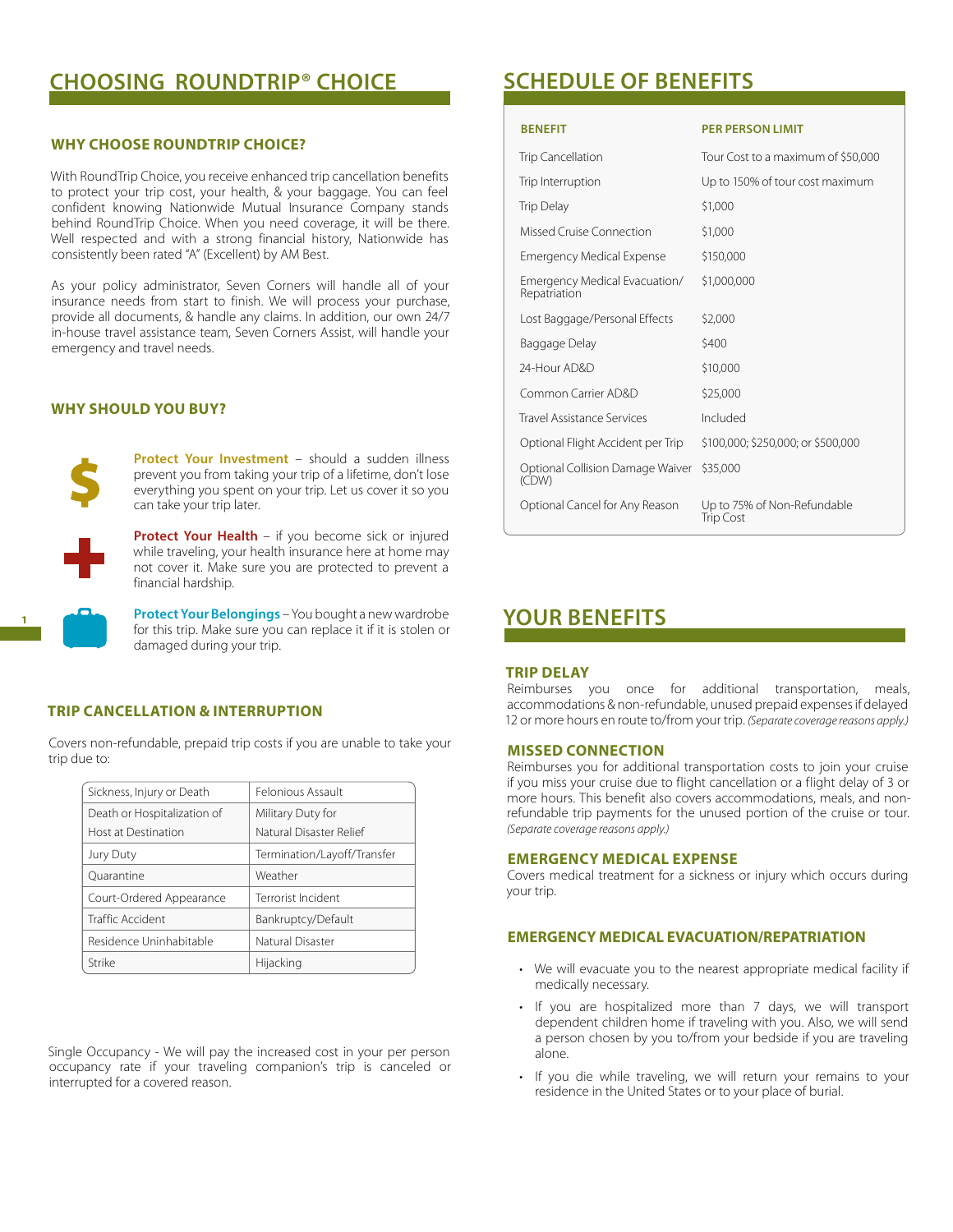## **YOUR BENEFITS**

### **BAGGAGE & CHECKED BAGGAGE DELAY**

Covers loss, theft & damage to baggage & personal effects. Also reimburses you for personal effects if your bags are delayed more than 24 hours. *These benefits are secondary to other coverage.*

## **ACCIDENTAL DEATH & DISMEMBERMENT (AD&D)**

Pays benefits for death, loss of limbs, or loss of sight due to an accident occurring while on your trip.

#### **OPTIONAL COVERAGES**

The optional benefits below are provided if you select them & pay the additional cost.

**Optional Cancel For Any Reason - If you cancel your trip for any reason** not otherwise covered by this plan, we will pay 75% of your prepaid, forfeited, non-refundable trip payments if: 1) we receive your RoundTrip plan payment within 10 days of your initial trip deposit\* 2) you insure all prepaid trip costs, subject to cancellation penalties & 3) you cancel your trip 2 days or more before your departure date. This option is only available to trips up to \$30,000.

**Optional Flight Accident Coverage -** Pays additional AD&D benefits due to an accident occurring while you are a passenger on an aircraft.

**Optional Collision Damage Waiver -** Covers rental car damage.

#### **PRE-EXISTING MEDICAL CONDITIONS**

Pre-existing conditions are covered if you enroll in this plan within 10 days of the initial trip deposit. You must also buy coverage for the full cost of your trip.

**A PRE-EXISTING CONDITION** is any injury, sickness or condition of you, your traveling companion, or your family member booked to travel with you which within 60 days prior to the effective date of coverage (a) first manifested itself or exhibited symptoms that would have caused one to seek diagnosis, care or treatment; (b) required taking prescribed drugs or medicine, unless the condition for which the prescribed drug or medicine is taken remains controlled without any change in the required prescription; or (c) required medical treatment or treatment was recommended by a physician.

**\*Initial Trip Deposit** - means the first day any payment has been applied towards your land/air/sea arrangements.

## IMPORTANT **INFORMATION**

When paying for your trip, please save all documents, as this information will be required to process any claim.

*Please see your policy for a list of items excluded from coverage.*

*This brochure is intended as a brief summary of benefits and services. It is not your policy. If there is any difference between this brochure and your policy, the provisions of the policy will prevail. Benefits and premiums are subject to change.*

Underwritten by Nationwide Mutual Insurance Company and affiliated companies.

(Nationwide Insurance and the Nationwide framemark are service marks of Nationwide Mutual Insurance Company.)



## **PROGRAM COST**

The rates below are for trips from 1 through 30 days long.\*\* **Rates Effective: 03/10/15**

| <b>Trip Cost</b><br><b>Per Person</b> | <b>Plan Rate</b><br>(Per person based on age on the purchase date) |           |       |       |           |         |
|---------------------------------------|--------------------------------------------------------------------|-----------|-------|-------|-----------|---------|
|                                       | $0 - 34$                                                           | $35 - 55$ | 56-64 | 65-70 | $71 - 80$ | $81 +$  |
| $50*$                                 | \$29                                                               | \$42      | \$53  | \$62  | \$74      | \$129   |
| \$1-\$500                             | \$36                                                               | \$47      | \$61  | \$78  | \$91      | \$141   |
| \$501-\$1,000                         | \$46                                                               | \$60      | \$84  | \$101 | \$119     | \$188   |
| \$1,001-\$1,500                       | \$55                                                               | \$73      | \$102 | \$125 | \$147     | \$234   |
| \$1,501-\$2,000                       | \$66                                                               | \$88      | \$125 | \$153 | \$180     | \$291   |
| \$2,001-\$2,500                       | \$89                                                               | \$118     | \$152 | \$210 | \$247     | \$419   |
| \$2,501-\$3,000                       | \$100                                                              | \$133     | \$183 | \$249 | \$293     | \$491   |
| \$3,001-\$3,500                       | \$110                                                              | \$148     | \$214 | \$289 | \$340     | \$565   |
| \$3,501-\$4,000                       | \$122                                                              | \$163     | \$251 | \$334 | \$393     | \$652   |
| \$4,001-\$4,500                       | \$137                                                              | \$184     | \$288 | \$381 | \$448     | \$734   |
| \$4,501-\$5,000                       | \$151                                                              | \$203     | \$324 | \$427 | \$502     | \$818   |
| \$5,001-\$5,500                       | \$216                                                              | \$291     | \$406 | \$496 | \$584     | \$978   |
| \$5,501-\$6,000                       | \$235                                                              | \$317     | \$442 | \$543 | \$638     | \$1,057 |
| \$6,001-\$6,500                       | \$255                                                              | \$343     | \$480 | \$587 | \$691     | \$1,148 |
| \$6,501-\$7,000                       | \$277                                                              | \$374     | \$523 | \$642 | \$755     | \$1,252 |
| \$7,001-\$8,000                       | \$304                                                              | \$410     | \$572 | \$702 | \$826     | \$1,371 |
| \$8,001-\$9,000                       | \$341                                                              | \$460     | \$643 | \$790 | \$929     | \$1,545 |
| \$9,001-\$10,000                      | \$380                                                              | \$513     | \$716 | \$881 | \$1,036   | \$1,725 |

*Coverage must be purchased for the full cost of the trip.*

*\*Note: If you purchase the \$0 category - there is no Trip Cancellation. Trip Interruption covers only return air up to \$1,000 per person. All other benefits apply.*

**\*\*For Trips 31 - 90 days, an additional cost per person per day is required:**

| Age     |  |                      | 0 to 34 35 to 55 56 to 64 65 to 70 71 to 80 81 & over t |
|---------|--|----------------------|---------------------------------------------------------|
| Per Day |  | S6 S7 S8 S10 S11 N/A |                                                         |

† Travelers age 81 and older may not purchase coverage for a trip longer than 30 days.

For Trip cost between \$10,001 and \$50,000, contact your producer or Seven Corners for the rate.

## SEVEN CORNERS **ASSIST**

## **WE ARE HERE TO HELP**

What happens if you become ill in a remote area without appropriate medical care? We will make sure you receive the care you need! If necessary, we will arrange and pay to evacuate you to the nearest appropriate medical facility.

**24/7 Travel Assistance** – We can provide local weather details, currency rates, embassy contact information, interpreter referrals, help with lost passport recovery, & pre-trip information including inoculation & visa requirements.

**24/7 Medical Assistance** – We can help you locate appropriate medical care, arrange second opinions, arrange emergency medical evacuations, medical transportation home after treatment, escorts & transportation for unaccompanied children, and medical record transfers.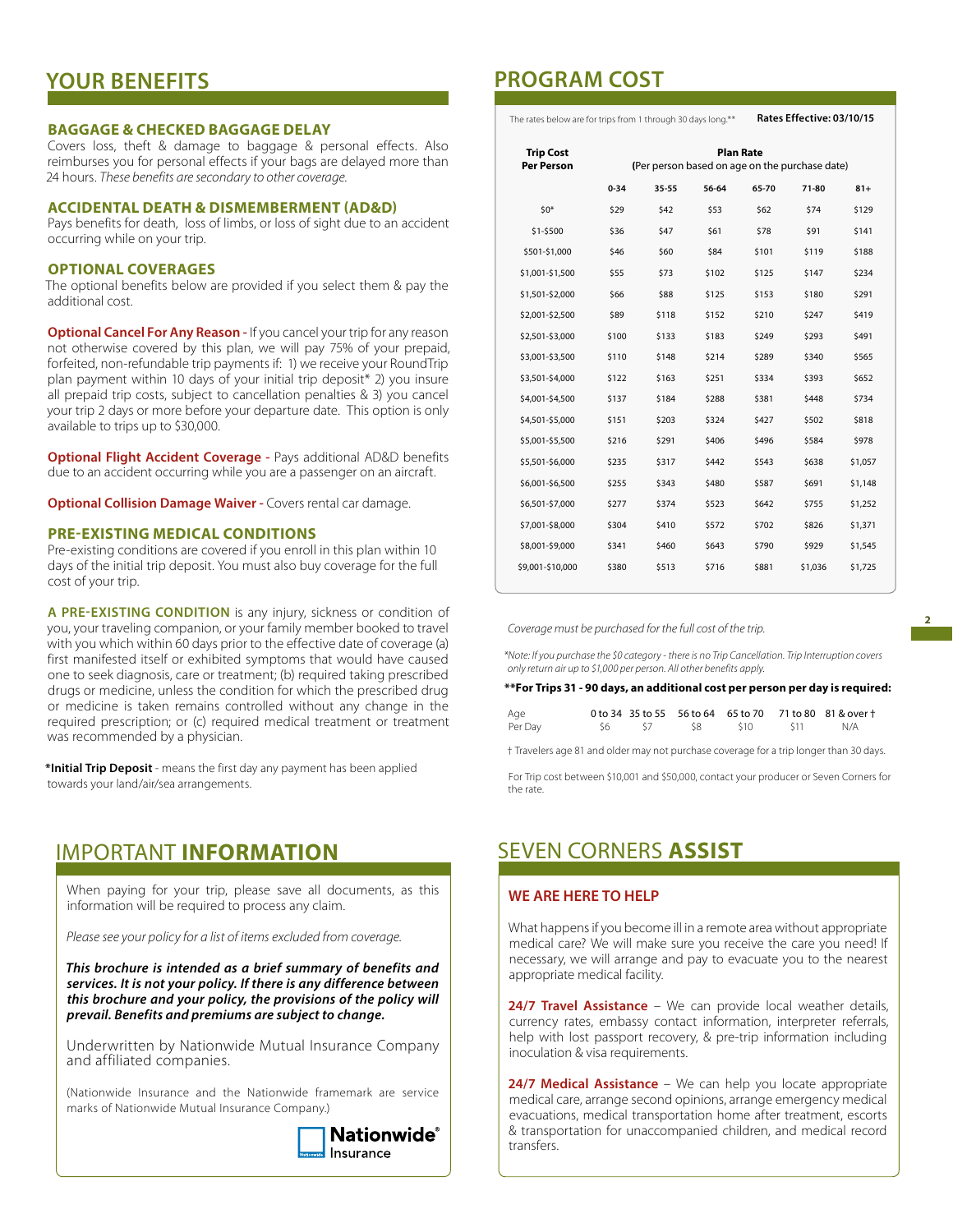## **ROUNDTRIP**® **CHOICE** ENROLLMENT FORM

#### **AGENT #** 2426

**All applicants must be located within the United States at the time of purchase.** 

## **APPLICANT** INFORMATION

*(First Name – Middle Name – Last Name)*

|                               | Sex: M F |  |
|-------------------------------|----------|--|
|                               |          |  |
| Birth Date (MM/DD/YYYY) / / / | Sex: M F |  |
|                               |          |  |
| Birth Date (MM/DD/YYYY) / / / | Sex: M F |  |
|                               |          |  |
| Birth Date (MM/DD/YYYY) / / / | Sex: M F |  |

## **TRIP** INFORMATION

| Trip Start Date (MM/DD/YYYY) / / /<br>Trip End Date (MM/DD/YYYY) / / /<br>Initial Trip Payment/Deposit Date (MM/DD/YYYY) / |  |
|----------------------------------------------------------------------------------------------------------------------------|--|
| Destination:                                                                                                               |  |

*(Please list all if there is more than one. )* Name of Travel Supplier:

*(Airline, Tour Operator, Cruise Line, etc.)*

## **PERSONAL** INFORMATION

| (must be a U.S. address)                                                                                                                                                                                                       |
|--------------------------------------------------------------------------------------------------------------------------------------------------------------------------------------------------------------------------------|
|                                                                                                                                                                                                                                |
| Phone: $\left( \begin{array}{ccc} & & \end{array} \right)$ Fax: $\left( \begin{array}{ccc} & \end{array} \right)$                                                                                                              |
| Email Address: North American State of the American State of the American State of the American State of the American State of the American State of the American State of the American State of the American State of the Ame |
| (For AD&D and optional Flight Accident Coverage)                                                                                                                                                                               |

## **METHOD** OF PAYMENT

| □ Check/Money Order Payable to Seven Corners            |                                            |                               |
|---------------------------------------------------------|--------------------------------------------|-------------------------------|
| $\Box$ Visa                                             |                                            | ■ MasterCard ■ Discover/Novus |
| Signature is required below for all methods of payment. | $\Box$ Diners Club $\Box$ American Express |                               |
| Card Number: The Card Number:                           |                                            |                               |
| Expiration Date: _____ / _____ Phone: ( _____ )         |                                            |                               |
| Name on Card: Name on Sarah                             |                                            |                               |

Billing Address:

 $\overline{a}$ 

 *Any person who, with intent to defraud or knowing that he/she is facilitating a fraud against an Insurer, submits an*  application or files a claim containing a false or deceptive statement is guilty of insurance fraud. Plan costs are non-<br>refundable after 10-day review period. (Residents of NY and WA: plan costs are considered non-refunda *purchase.) I declare that I have read & understand the terms & conditions of this product. Whenever coverage provided*  by this policy would be in violation of U.S or appropriate state law, including U.S. economic or trade sanctions, such<br>coverage will be null & void. I understand that pre-existing conditions, as defined in the policy, are *I buy this insurance within 10 days of my initial trip deposit & buy coverage for the full cost of my trip. I attest that all persons listed on this application are currently located in the United States.*

Signature: mandatory for all payment options. *Date*

### **ROUNDTRIP CHOICE** - RATE CALCULATION

*Plan must be purchased prior to departure for the FULL cost of Trip.* 

Please choose the corresponding Plan Rate for each traveler's trip cost from the **"Program Cost"** section of this brochure.

|                                              | <b>Trip Cost</b> | Plan Rate* |
|----------------------------------------------|------------------|------------|
| Primary Applicant                            |                  |            |
| Applicant 2                                  |                  |            |
| Applicant 3                                  |                  |            |
| Applicant 4                                  |                  |            |
| *Plan rate must be listed for all travelers. |                  |            |
|                                              | $Cost A =$       |            |

#### **FOR TRIPS** OF 31 – 90 DAYS *(if applicable)*

*Include departure and return dates in calculation. For trips 31 - 90 days, there is an additional daily charge per person. Please see the* **"Program Cost"** *section for details.*

| Primary Applicant |                   | X |              |  |       |
|-------------------|-------------------|---|--------------|--|-------|
|                   | # of Days Over 30 |   | Rate per day |  | CostB |
| Applicant 2       |                   | X |              |  |       |
|                   | # of Days Over 30 |   | Rate per day |  | CostB |
| Applicant 3       |                   | X |              |  |       |
|                   | # of Days Over 30 |   | Rate per day |  | CostB |
| Applicant 4       |                   | X |              |  |       |
|                   | # of Days Over 30 |   | Rate per day |  | CostB |
|                   |                   |   |              |  |       |
|                   |                   |   |              |  |       |

**Total Base Plan Cost (C) = Cost A + Cost B =** \$

 *Cost C*

#### **OPTIONAL CANCEL FOR ANY REASON**

*Must be purchased within 10 days of initial trip deposit (not available for NY, NH, & WA residents). Only available for trips up to \$30,000.*

| Multiply $(0.65) \times$ \$ |        | $\overline{\phantom{a}}$ |        |
|-----------------------------|--------|--------------------------|--------|
|                             | Cost ( |                          | Cost D |

### **OPTIONAL FLIGHT COVERAGE -** PER PERSON (CHOOSE ONE)

| \$100,000 Protection for \$9 x  |                      |        |
|---------------------------------|----------------------|--------|
|                                 | Total # of Travelers | CostF  |
| \$250,000 Protection for \$22 x |                      |        |
|                                 | Total # of Travelers | CostF  |
| \$500,000 Protection for \$45 x |                      |        |
|                                 | Total # of Travelers | Cost F |

#### **OPTIONAL COLLISION DAMAGE WAIVER** (RENTAL CAR COVERAGE)

*(Not available for NY, OR, and TX residents)* \$35,000 Protection for \$7 per day per car rental x

| of Days |  | Cost |
|---------|--|------|

**TOTAL** RATE CALCULATION Plan costs are non-refundable after 10-day review period. *(Residents of NY & WA: plan costs are considered non-refundable at the time of purchase.)* 

*Total # of Days Cost F*

| Total Base Plan Cost (C) + $D + E + F$     |     |         |  |
|--------------------------------------------|-----|---------|--|
| Non-Refundable Processing Fee              |     | \$ 5.00 |  |
| Total Amount Due                           | $=$ |         |  |
| Total Amount Due is authorized as payment. |     |         |  |

## **COMPLETING YOUR APPLICATION**

Please complete the attached application in full or apply online. *Total plan cost is due at the time of application, & benefits must be purchased for the full cost of the trip.* Also, a signature in the method of payment section of this application is required. If paying by check or money order, make payable to Seven Corners & mail with your application. If paying by credit card, you may mail or fax to us. *(Originals are not required if the application is faxed with credit card payment.)*